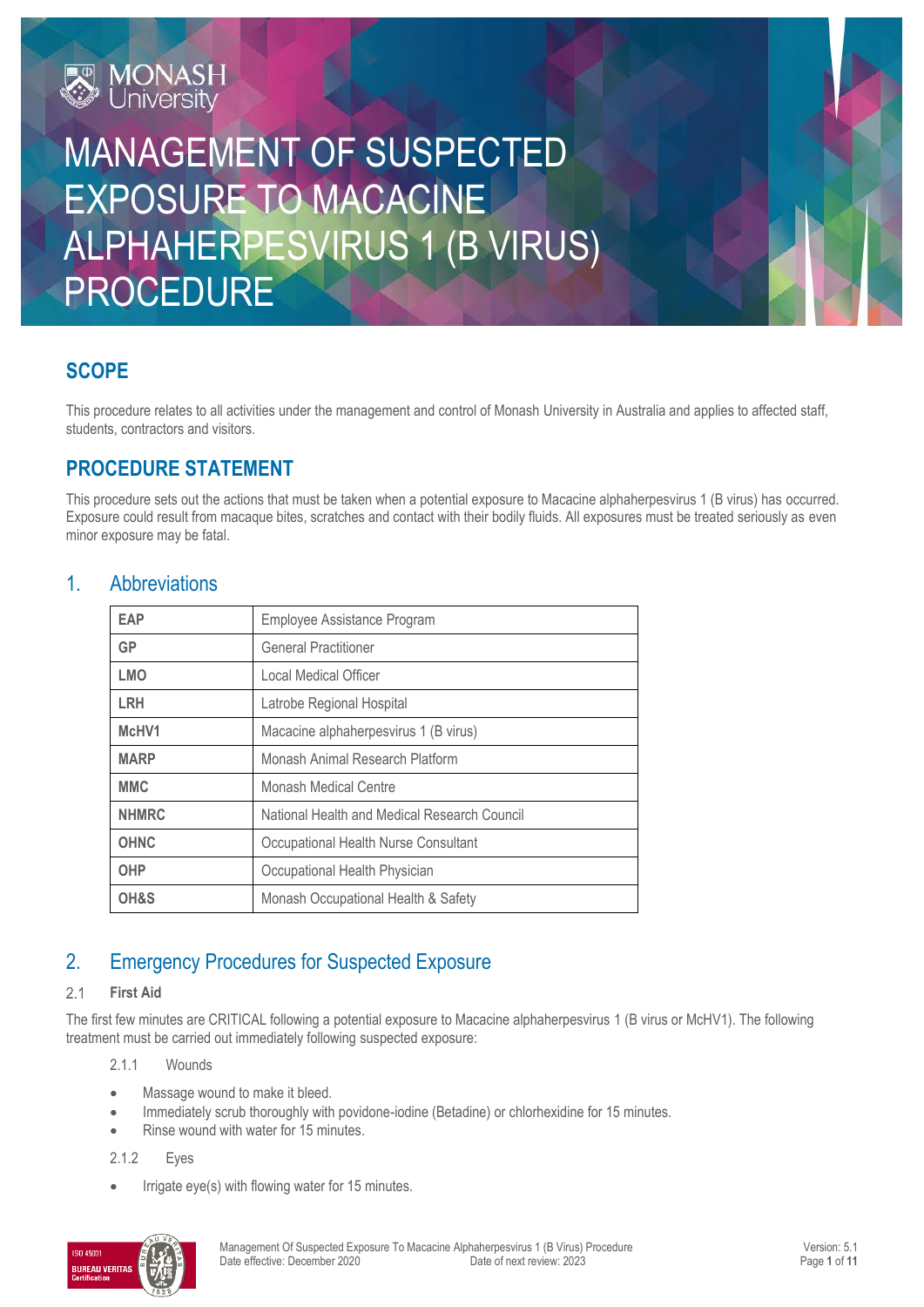#### $2.2$ **Specialised First Aid Kit**

A dedicated first aid kit with specialised macaque module should be available in the immediate vicinity to macaques and their cages and housing. Refer to the Tools Section for the macaque module contents list.

#### 2.3 **Notification and Reporting**

The injured worker must inform their Supervisor of an exposure or suspected exposure. The manager/supervisor is responsible for carrying out the following notifications and actions:

- 2.3.1 Report incident to the Manager;
- 2.3.2 Report incident to Occupational Health Nurse Consultant (OHNC);
- 2.3.3 If neither of the above persons are available, notify the Manager, OH&S;
- 2.3.4 Report incident to Biosafety Officer and/or Safety Officer;
- 2.3.5 Report the injury using the online Hazard and Incident Reporting System; and
- 2.3.6 Notify the Veterinarian on call.

#### $2.4$ **Medical Assessment at Infectious Disease Unit**

This section is relevant to the injured worker, their supervisor and treating doctors. **The worker should take a copy of this procedure with them to their admission/appointment.**

### **CLAYTON**:

- 2.4.1 Following the administration of first aid, the injured worker or their supervisor should immediately notify the OHNC, who will notify the OHP.
- 2.4.2 The OHP will subsequently arrange an appointment at the Infectious Diseases Unit at Monash Medical Centre (MMC) for medical assessment, post-exposure prophylaxis and consultation.
- 2.4.3 It is the worker's responsibility to maintain follow-up contact with their treating physician, as advised following initial consultation.

#### **GIPPSLAND**:

- 2.4.4 Following the administration of first aid, the injured worker or their supervisor should immediately notify the OHNC, who will notify the OHP.
- 2.4.5 The OHP will subsequently arrange an appointment at either the Infectious Diseases Unit at MMC or LRH for medical assessment, post-exposure prophylaxis, consultation and counselling.
- 2.4.6 It is the worker's responsibility to maintain follow up contact with their treating physician, as advised following initial consultation.

### **OTHER SITES**:

2.4.7 If an exposure incident occurs at another site (e.g. during transportation of macaques between sites), the worker is to immediately receive or administer first aid and then proceed to the nearest campus and associated hospital, as outlined above.

#### 2.5 **Procedure for Exposure Occurring After Hours**

This section is relevant to the injured worker, their supervisor and treating doctors. **The worker should take a copy of this procedure with them to their admission/appointment.**

#### **CLAYTON**:

- 2.5.1 Where an exposure occurs outside of business hours, the worker should follow the procedures in 2.4 for exposures occurring on Clayton campus.
- 2.5.2 The treating doctor must notify the On-Call Infectious Disease Physician at MMC and an appointment must be arranged within 24 hours of exposure.
- 2.5.3 The worker must notify their supervisor as soon as practicable. The supervisor should notify the ONHC as soon as practicable. The OHNC will immediately notify the OHP. The OHP will follow up with the treating medical team at MMC.

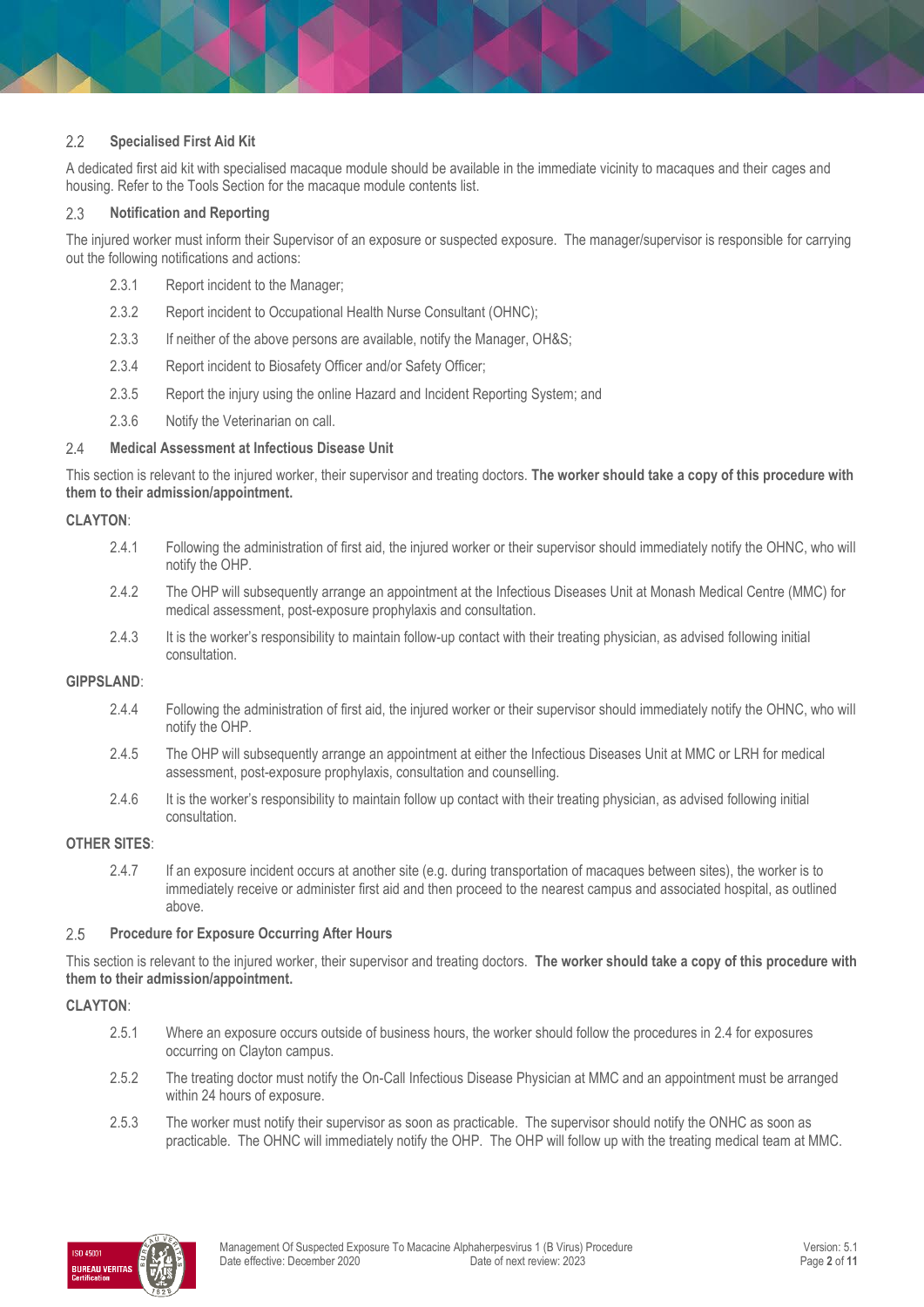#### **GIPPSLAND**:

- 2.5.4 Where an exposure occurs outside of business hours, the worker should follow the procedures in 2.4 for exposures occurring on Gippsland campus.
- 2.5.5 The treating doctor must notify the On-Call Infectious Disease Physician at MMC and an appointment must be arranged within 24 hours of exposure. A 24-hour service is provided by both MMC and LRH.
- 2.5.6 Where an exposure occurs outside of business hours, the worker should follow the procedures in 2.4 for exposures occurring on Clayton campus.
- 2.5.7 The worker should take a copy of this procedure with them to MMC Emergency Department.
- 2.5.8 The treating doctor must notify the On-Call Infectious Disease Physician at MMC and an appointment must be arranged within 24 hours of exposure.
- 2.5.9 The worker must notify their supervisor as soon as practicable. The supervisor should notify the ONHC as soon as practicable. The OHNC will immediately notify the OHP. The OHP will follow up with the treating medical team at MMC.

#### **OTHER SITES:**

2.5.10 If an exposure incident occurs at another site (e.g. during transportation of macaques between sites), the worker is to immediately receive or administer first aid and then proceed to the nearest campus and associated hospital, as outlined above.

#### 2.6 **Course of Action for MMC Infectious Diseases Medical Team**

It is important that a patient potentially exposed to B virus receives assessment from a Senior Infectious Diseases Physician.

The OHP will:

- liaise with the Infectious Diseases Physician On-Call (Registrar) and/or Senior Infectious Diseases Physician at MMC (T: (03) 9594 6666); and
- ensure the affected worker is seen for an appointment at the Infectious Diseases Unit Outpatients Clinic within 24 hours of the potential B virus exposure.

#### 2.7 **Veterinarian On-Call**

The macaque is examined for any signs of disease, especially oral ulcers or vesicles on any part of the body, and information provided to the OHP and Infectious Disease Physician.

#### 2.8 **Post- Exposure Counselling**

Counselling should be offered to the affected worker as soon as is reasonably practicable and may be arranged by the injured person, supervisor, OHNC, OHP or their delegate. The University's Employee Assistance Program is available 24 hours/7 days on T: 1300 360 364.

# 3. Medical Alert Card

Supervisors should provide people who work with or in the vicinity of macaques, their cages or housing a Medical Alert card. The worker should carry the card at all times. The card should be shown to medical staff at the treating medical facility following any suspected exposure.

## **4.** Review of Documentation

All procedure documents, information sheets and risk management plans associated with work with macaques at Monash University must be reviewed annually by a working group composed of staff from MARP, OH&S and other persons as appropriate.

All documentation ( e.g. flow charts, emergency contact details and B v irus first aid information) must be reviewed and updated by the supervisor at least annually or immediately following an incident or when a change to the documentation takes place.

# **5.** Responsibility for Implementation

A comprehensive list of OHS responsibilities is provided in the [OHS Roles, Responsibilities and Committees Procedure.](https://publicpolicydms.monash.edu/Monash/documents/1935644) The responsibilities specific to this procedure are summarised below.

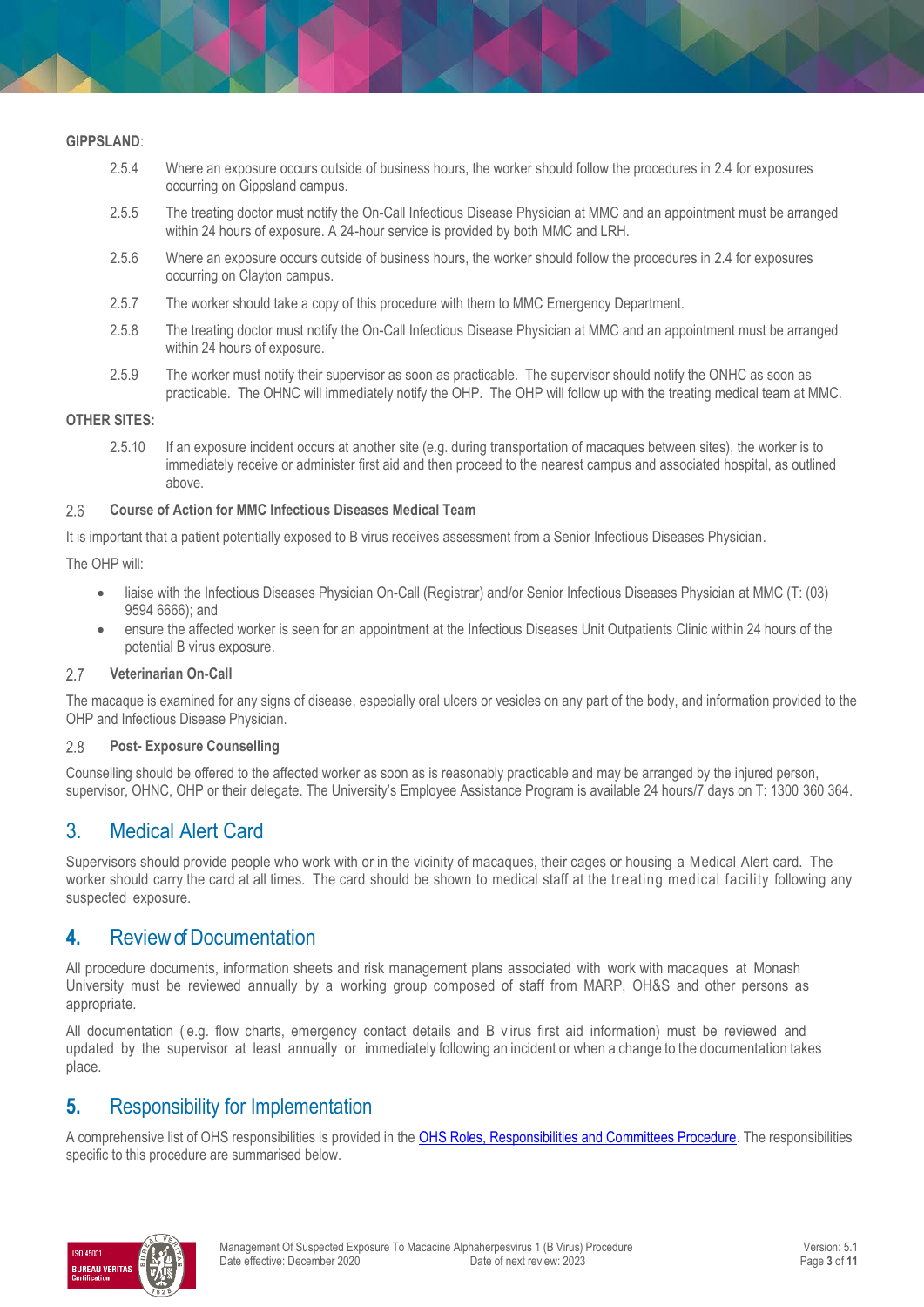**Occupational Health Physician (OHP)**: The OHP is responsible for the development of procedures and provision of specialist advice on issues concerning suspected exposure to *Macacine alphaherpesvirus 1* (B virus) or any related areas when required.

**Supervisor**: Supervisors are responsible for carrying out a series of notifications and actions immediately after being advised of a suspected exposure to *Macacine alphaherpesvirus 1* (B virus). Refer to section 3.3.

**Veterinarian**: The veterinarian is responsible for the care of the monkeys, and liaising with the OHP, OHNC and OH&S in regard to clinical observations.

# 6. Tools

The following tools are associated with this procedure and available on the following pages:

- [Checklist for suspected B virus exposure](#page-4-0)
- [Local emergency contacts for suspected exposure to McHV1 pro forma](#page-5-0)
- First aid for suspected exposure to *Macacine alphaherpesvirus 1* (B virus) flowchart
- [First aid equipment for work with macaques](#page-7-0)

## **7.** Records

| Records to be kept by                                           | <b>Records</b>                         | To be kept for |
|-----------------------------------------------------------------|----------------------------------------|----------------|
| Occupational Health & Safety (in<br>confidential medical files) | Medical records including test results | 100 years      |

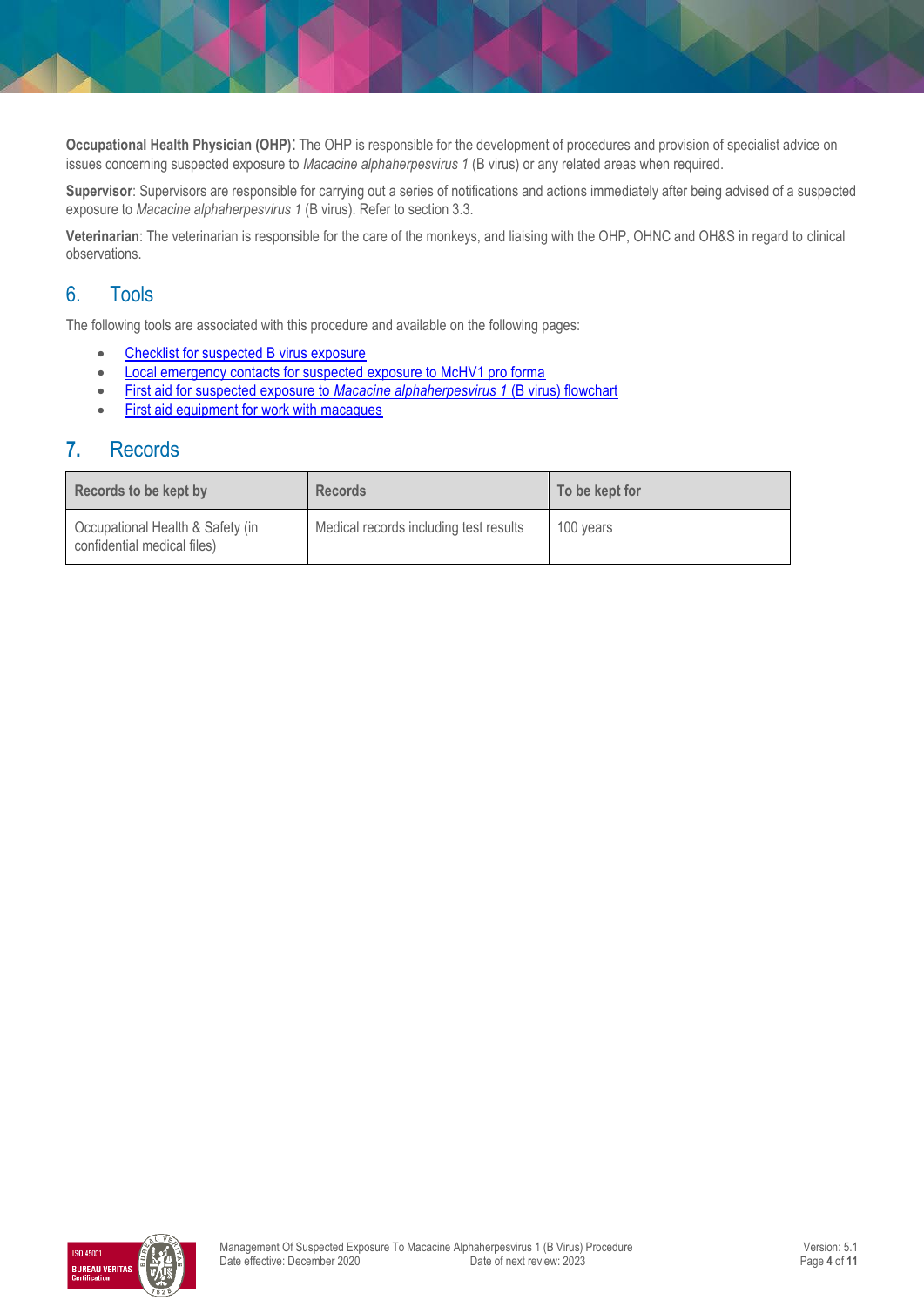# <span id="page-4-0"></span>**Checklist for Suspected B Virus Exposure**

| Administer first aid IMMEDIATELY. It is CRITICAL that this is performed immediately after suspected exposure and uses appropriate first<br>aid supplies and equipment |                                         |
|-----------------------------------------------------------------------------------------------------------------------------------------------------------------------|-----------------------------------------|
| Notify:                                                                                                                                                               |                                         |
|                                                                                                                                                                       | Supervisor                              |
| H                                                                                                                                                                     | Biosafety Officer and/or Safety Officer |
|                                                                                                                                                                       | <b>MARP Animal Services Manager</b>     |
|                                                                                                                                                                       | OHNC (who will notify OHP)              |
|                                                                                                                                                                       | OH&S                                    |
|                                                                                                                                                                       | Veterinarian                            |
|                                                                                                                                                                       | Take copy of procedures to hospital     |
| Attend consultation with Infectious Diseases Specialist within 24 hours (contact Monash Medical Centre (MMC)<br>Infectious Diseases unit physician on-call)           |                                         |
| Submit an incident report via S.A.R.A.H. (First Aider to submit First Aid Report form)                                                                                |                                         |
| Follow medical advice and prescribed treatment                                                                                                                        |                                         |
| Follow up repeat medical appointments and treatment as required                                                                                                       |                                         |

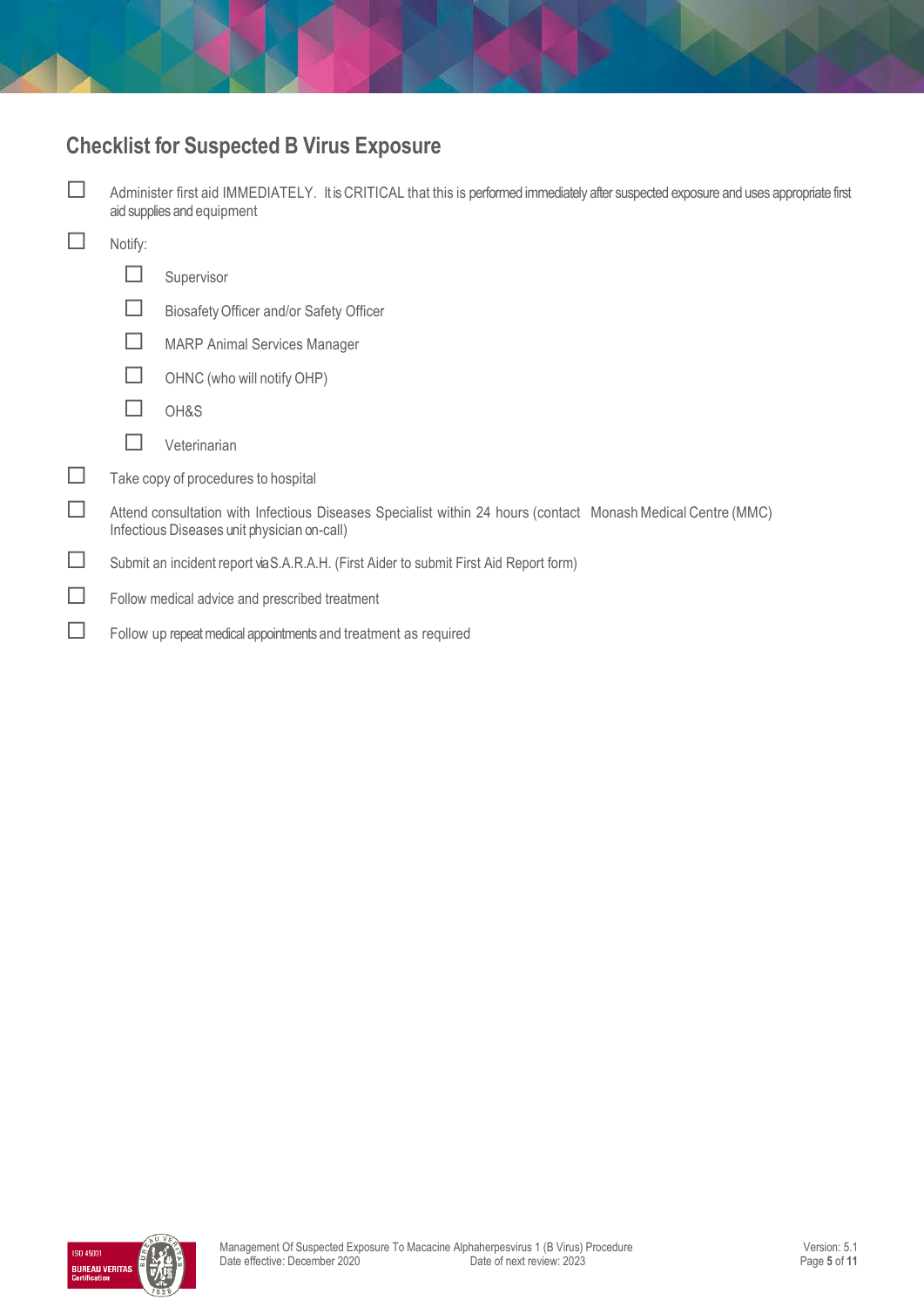# <span id="page-5-0"></span>**Local Emergency Contacts for Suspected Exposure to McHV1**

| <b>Animal Faculty Management</b>                             |                              |
|--------------------------------------------------------------|------------------------------|
| Facility Director [INSERT NAME]                              | T: XXXX XXXX                 |
| Facility Manager [INSERT NAME]                               | T: XXXX XXXX                 |
| <b>Monash University Veterinarians</b>                       |                              |
| Dr [INSERT NAME]                                             | T: XXXX XXXX                 |
| Dr [INSERT NAME]                                             | T: XXXX XXXX                 |
| Monash Medical Centre - Infectious Diseases Unit (Clayton)   | T: XXXX XXXX                 |
| Address 1                                                    |                              |
| Address 2                                                    |                              |
| Address 3                                                    |                              |
| Senior Infectious Diseases Physician (Specialist/Consultant) |                              |
| Infectious Diseases Registrar (On-call)                      |                              |
| <b>Latrobe Regional Hospital - Emergency Department</b>      | T: XXXX XXXX                 |
| Address 1                                                    |                              |
| Address 2                                                    |                              |
| Address 3                                                    |                              |
| Infectious Diseases Registrar (On-call)                      |                              |
| Local Medical Officer                                        |                              |
| <b>OH&amp;S Monash University</b>                            |                              |
| Manager OH&S [INSERT NAME]                                   | T: XXXX XXXX                 |
| Occupational Health Nurse Consultant [INSERT NAME]           | T: XXXX XXXX                 |
| OHS Consultant Monash Animal Research Platform [INSERT NAME] | T: XXXX XXXX                 |
| OH&S Helpdesk                                                | T: XXXX XXXX                 |
| <b>After Hours Contacts</b>                                  |                              |
| [INSERT NAME]                                                | T: XXXX XXXX                 |
| [INSERT NAME]                                                | T: XXXX XXXX                 |
| Monash Employee Assistance Provider (24 hours/7 days)        | T: XXXX XXXX                 |
| Date Effective: MM/YYYY                                      | Date of Next Review: MM/YYYY |

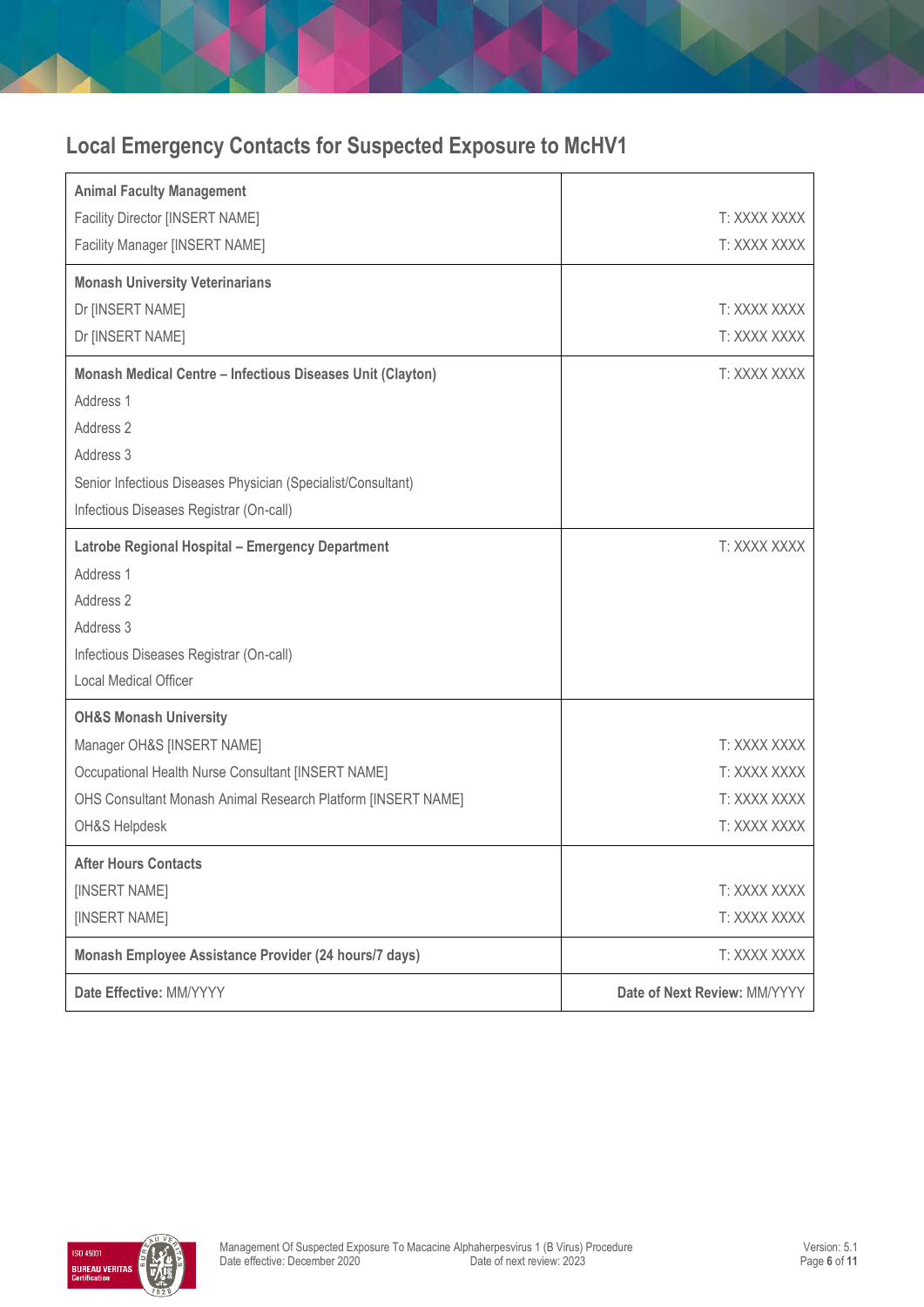**First Aid for Suspected Exposure to** *Macacine Alphaherpesvirus 1* **(B Virus)**



**Report the incident to Biosafety Officer and/or Safety Officer and complete OH&S Hazard and Incident Report via [S.A.R.A.H.](https://riskcloud.net/prod/?ccode=monash)**

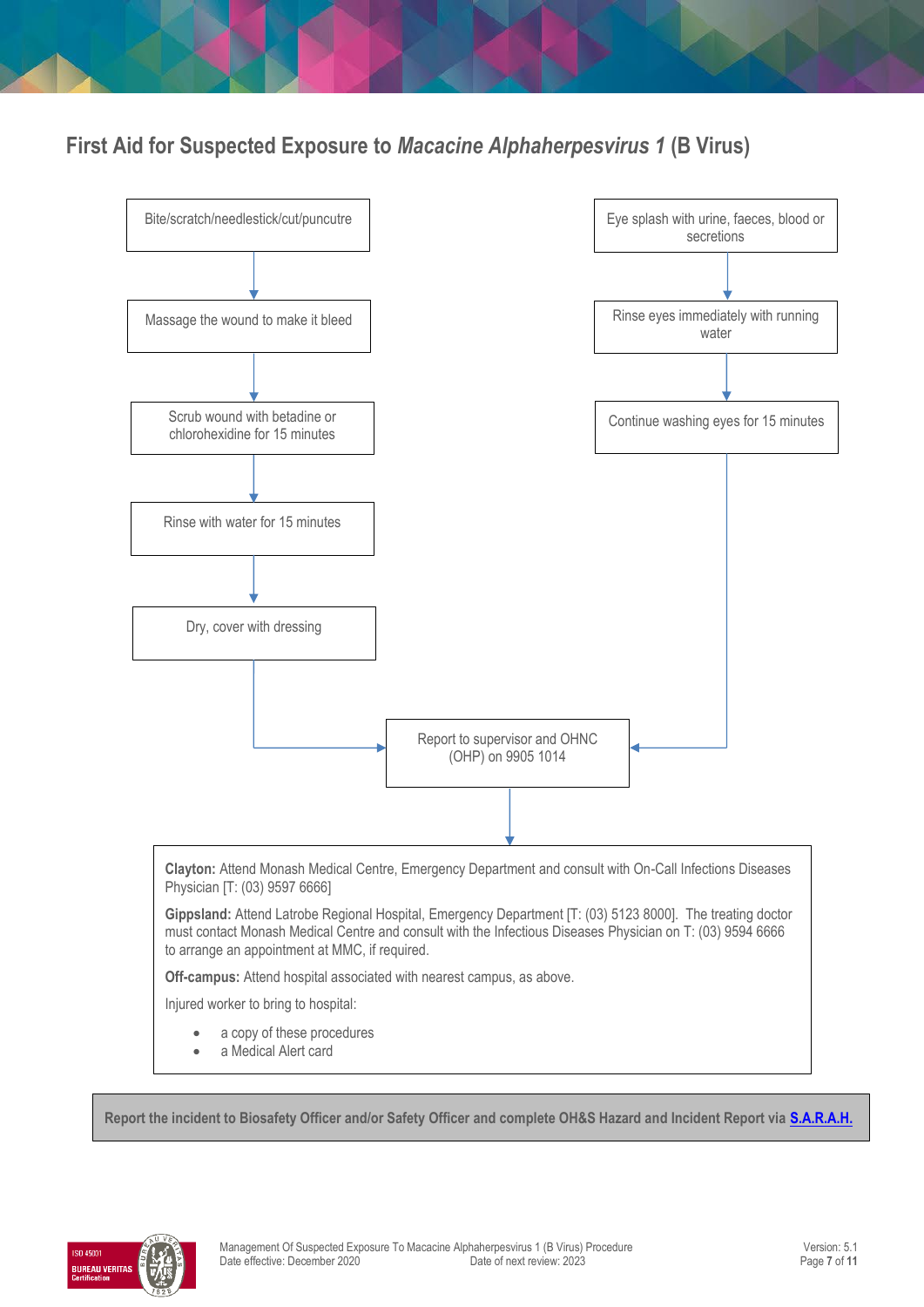# <span id="page-7-0"></span>**First Aid Equipment for Work with Macaques**

### Refer to [First Aid Procedure](https://publicpolicydms.monash.edu/Monash/documents/1935610)

### **Equipment**

| 1 | Facilities to administer continuous stream of fresh water for at least 15 minutes         |
|---|-------------------------------------------------------------------------------------------|
|   | First aid kit including macaque module, clearly labelled "FIRST AID KIT - MACAQUE MODULE" |
|   |                                                                                           |

### **Macaque First Aid Module Contents**

- 1. Disposable scrubbing brush (e.g. nail brush) x 2
- 2. Large basin for soaking wounds x 1
- 3. Povidone-iodine (e.g. Betadine) or chlorhexidine 500mL bottle x 2
- 4. Sterile gauze pads (various sizes) for soaking and dressing of wounds x 8
- 5. Non-adherent dressing (e.g. Melolin), various sizes x 4
- 6. Surgical tape (e.g. Micropore) x 1 roll
- 7. Crepe bandages (e.g. HandyCrepe), 7.5cm x 1.5m size or larger x 2
- 8. Eyewash (e.g. Eye Stream) 500mL bottle x 2
- 9. Nitrile gloves x 8 pairs
- 10. Biohazard bags (e.g. 27 litre 500mm x 600mm) x 2
- 11. **[First Aid Report Form](https://www.monash.edu/__data/assets/pdf_file/0004/188644/Monash-University-First-Aid-Report-Form-Controlled-Document-August-2016.pdf)** x 1

### **Written Procedures**

- 1. Laminated B virus First Aid Flow Chart x 1
- 2. Management of Suspected Exposure to *Macacine alphaherpesvirus 1* (B virus) Procedure x 2

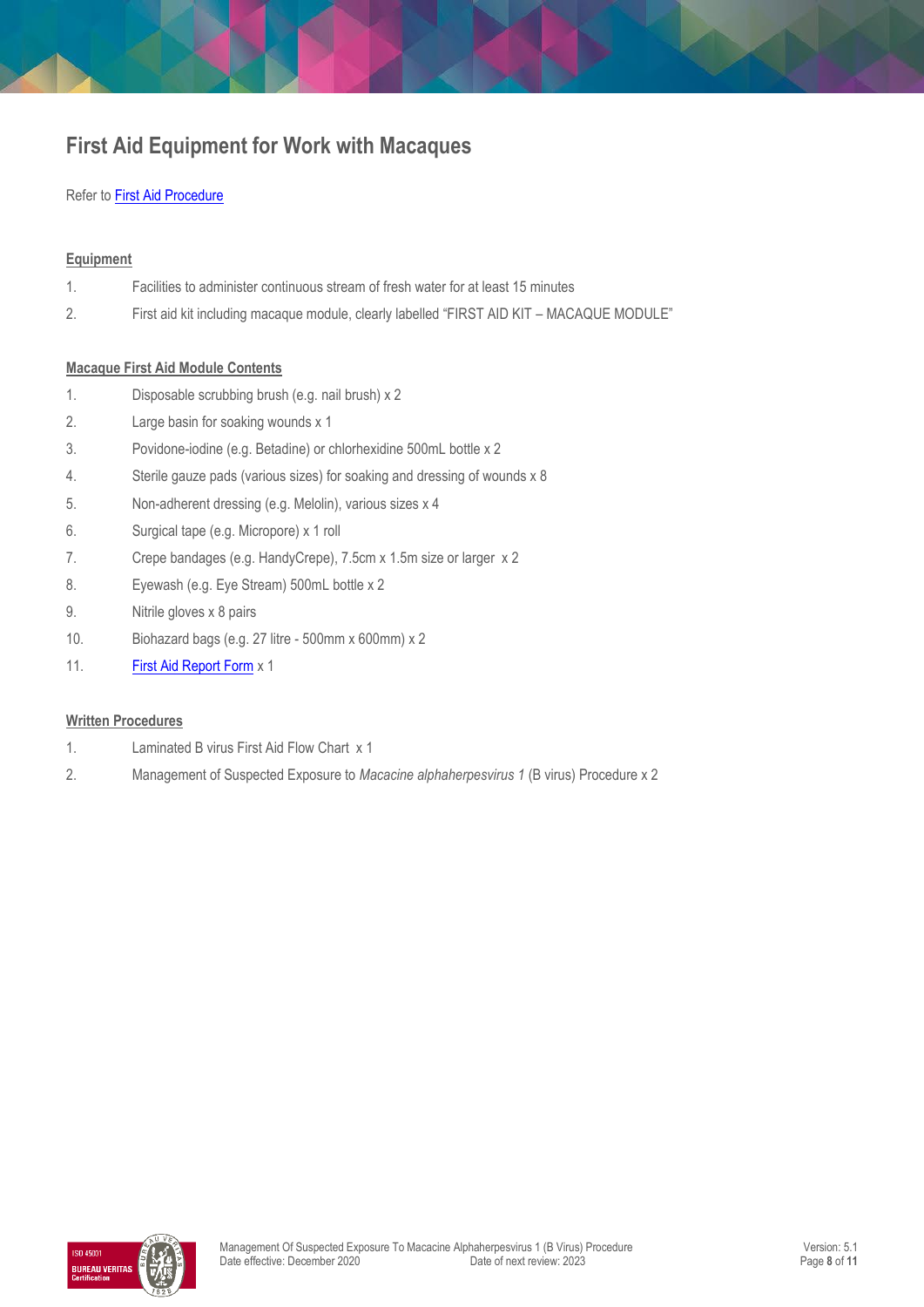# **Frequently Asked Questions**

1. **Where can we get Medical Alert cards to carry to alert medical personnel to the fact that we work with macaques?**

Your supervisor will provide Medical Alert cards to all workers who may come into contact with macaques.

#### 2. **Why should I carry a Medical Alert card indicating that I have been around macaques?**

In the past, individuals who have been infected by B virus, but not treated early enough to prevent fatality, have shown up in emergency rooms disoriented, distressed, and unable to provide useful information to medical personnel. These cards will alert healthcare workers to the fact that you work or have worked with macaques. As a result they can order tests that can quickly rule out whether your symptoms are due to B virus.

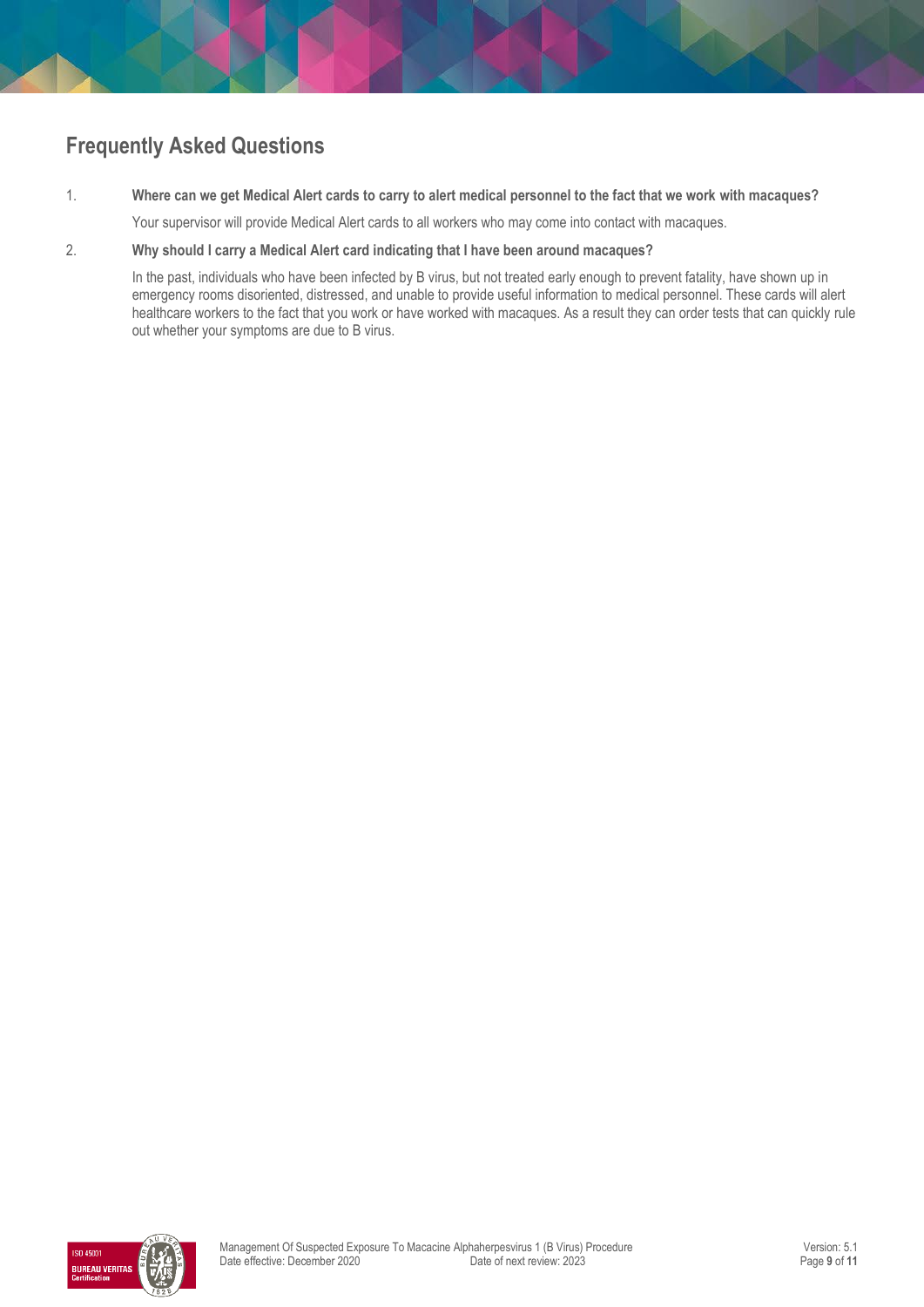# **DEFINITIONS**

A comprehensive list of definitions is provided in the **Definitions tool**. Definitions specific to this procedure are provided below.

| <b>Key word</b>                                      | <b>Definition</b>                                                                                                                                                                                                                                                           |
|------------------------------------------------------|-----------------------------------------------------------------------------------------------------------------------------------------------------------------------------------------------------------------------------------------------------------------------------|
| <b>Occupational Health</b><br><b>Physician (OHP)</b> | Occupational Health Physician is a highly trained medical specialist and member of Occupational<br>Health and Safety. The OHP provides a wide range of services relating to the health of staff and<br>students, including injury prevention, treatment and rehabilitation. |
| <b>Veterinarian</b>                                  | Veterinarians are tertiary qualified professionals whose specialty is in diagnosing and treating<br>sickness, disease and injury in all types of animals.                                                                                                                   |

# **GOVERNANCE**

| Parent policy                                                                 | <b>OHS&amp;W Policy</b>                                                                                                                                                                                                                                                                                                                                                        |  |
|-------------------------------------------------------------------------------|--------------------------------------------------------------------------------------------------------------------------------------------------------------------------------------------------------------------------------------------------------------------------------------------------------------------------------------------------------------------------------|--|
| <b>Supporting schedules</b>                                                   | N/A                                                                                                                                                                                                                                                                                                                                                                            |  |
| <b>Associated procedures</b><br><b>Australian and International Standards</b> |                                                                                                                                                                                                                                                                                                                                                                                |  |
|                                                                               | ISO 45001:2018 Occupational Health and Safety Management Systems                                                                                                                                                                                                                                                                                                               |  |
|                                                                               | <b>Codes and Other Guidance Documents</b>                                                                                                                                                                                                                                                                                                                                      |  |
|                                                                               | NHMRC - The Principles and guidelines for the care and use of non-human primates for scientific<br>$\bullet$<br>purposes, 2016                                                                                                                                                                                                                                                 |  |
|                                                                               | <b>Monash University Documents</b>                                                                                                                                                                                                                                                                                                                                             |  |
|                                                                               | <b>First Aid Procedure</b><br>$\bullet$<br>Guidelines for the Development of Safe Work Instructions<br>$\bullet$<br>Managing OHS Hazards and Incidents Procedure<br>$\bullet$<br><b>OHS Records Management Procedure</b><br><b>OHS Risk Management Procedure</b><br><b>OHS Risk Management Guidelines - Biological</b><br>OHS Roles, Responsibilities and Committees Procedure |  |
| Legislation mandating<br>compliance                                           | Occupational Health and Safety Act 2004 (Vic)                                                                                                                                                                                                                                                                                                                                  |  |
| Category                                                                      | Operational                                                                                                                                                                                                                                                                                                                                                                    |  |
| Endorsement                                                                   | Monash University OHS Committee<br>17 November 2020                                                                                                                                                                                                                                                                                                                            |  |
| Approval                                                                      | Office of the Chief Operating Officer & Senior Vice-President (a delegate of the President & Vice-<br>Chancellor)<br>1 December 2020                                                                                                                                                                                                                                           |  |
| Procedure owner                                                               | Manager, OH&S                                                                                                                                                                                                                                                                                                                                                                  |  |
| Date effective                                                                | December 2020                                                                                                                                                                                                                                                                                                                                                                  |  |
| <b>Review date</b>                                                            | 2023                                                                                                                                                                                                                                                                                                                                                                           |  |
| Version                                                                       | 5.1                                                                                                                                                                                                                                                                                                                                                                            |  |
| <b>Content enquiries</b>                                                      | ohshelpline@monash.edu                                                                                                                                                                                                                                                                                                                                                         |  |